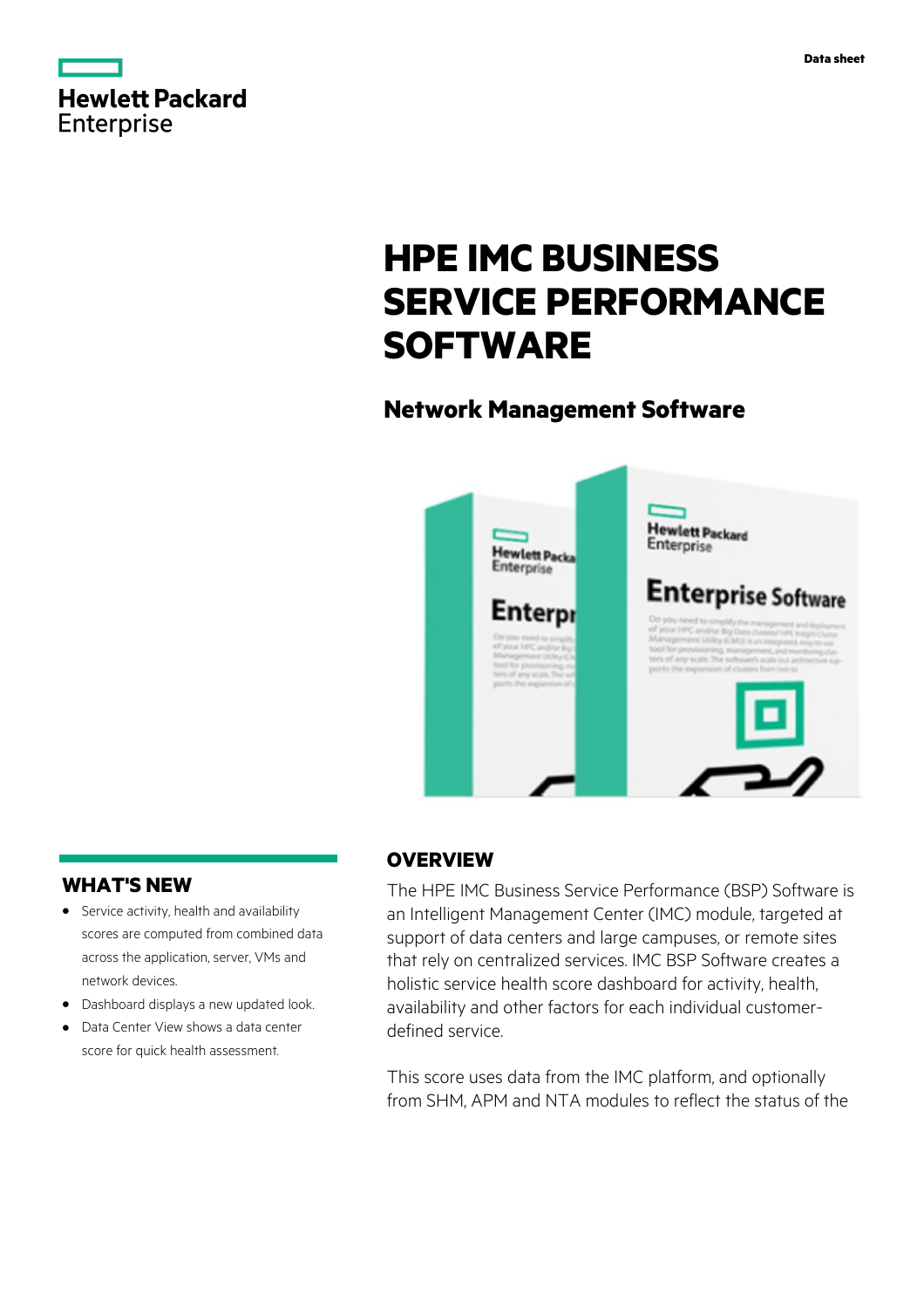application, servers, VMs, and network hardware that make up the service, giving a overall service view.

### **FEATURES**

#### **End-To-End Business Services Health Dashboard**

The HPE IMC Business Service Performance Software delivers to data center, remote sites environments that rely on centralized services, and large campus environment network management teams a top level aggregated health and activity score for individual services.

IMC BSP Software delivers the activity health score for each configured business service based on aggregated health values derived from health, utilization and availability values for the hardware and software used to deliver that service.

This aggregated health score allows 'quick glance' monitoring and alarms for services that account for not only the applications themselves, but also databases, network interconnects, servers, VM environments and other elements that make up a complex service.

Data used in the health score calculation is compiled from data in the IMC platform, and, optionally, data acquired from Application Performance Manager (APM), Service Health Manager (SHM) and/or the Network Traffic Analyzer (NTA) modules, if they are present. APM presence is recommended.

The IMC platform data contribution to BSP provides service capacity management with ESX environments, combining load analysis, VM efficiency, zombie VM monitoring and capacity trends. It also adds to the 3D Data Center view.

#### **Customizable Service Health Parameters Dashboard Shows Real-Time Results**

The HPE IMC Business Service Performance Software main screen is a customizable dashboard showing the aggregated values for the individual service, as well as trend graphs for statistics and a Top 5 for the aggregated values. All values are shown in real-time to the network operators.

Analysis of various service oriented capacities, such as server, application, network device, and OS, are directly available.

You can drill-down to specific underlying data can be easily done through the dashboard for quick access to additional specific troubleshooting data.

#### **Event/Alarm Thresholds Can Be Set On Aggregated Data**

The HPE IMC Business Service Performance Software event/alarms are unique as they are based on the computed aggregated values. Alarm thresholds can set for individual alarms, and on a service-by-service basis.

Alarms are rolled up into the BSP dashboard providing visibility of potential concerns.

#### **Data Center View Gives a Summary of DC Centers' Compute Status**

IMC BSP Software allows Data Center View which provides a top level data center dashboard, which includes the numbers and status of the clusters, visibility to concerns, hosts, physical servers and VMs in the data center. Multiple data centers can be defined.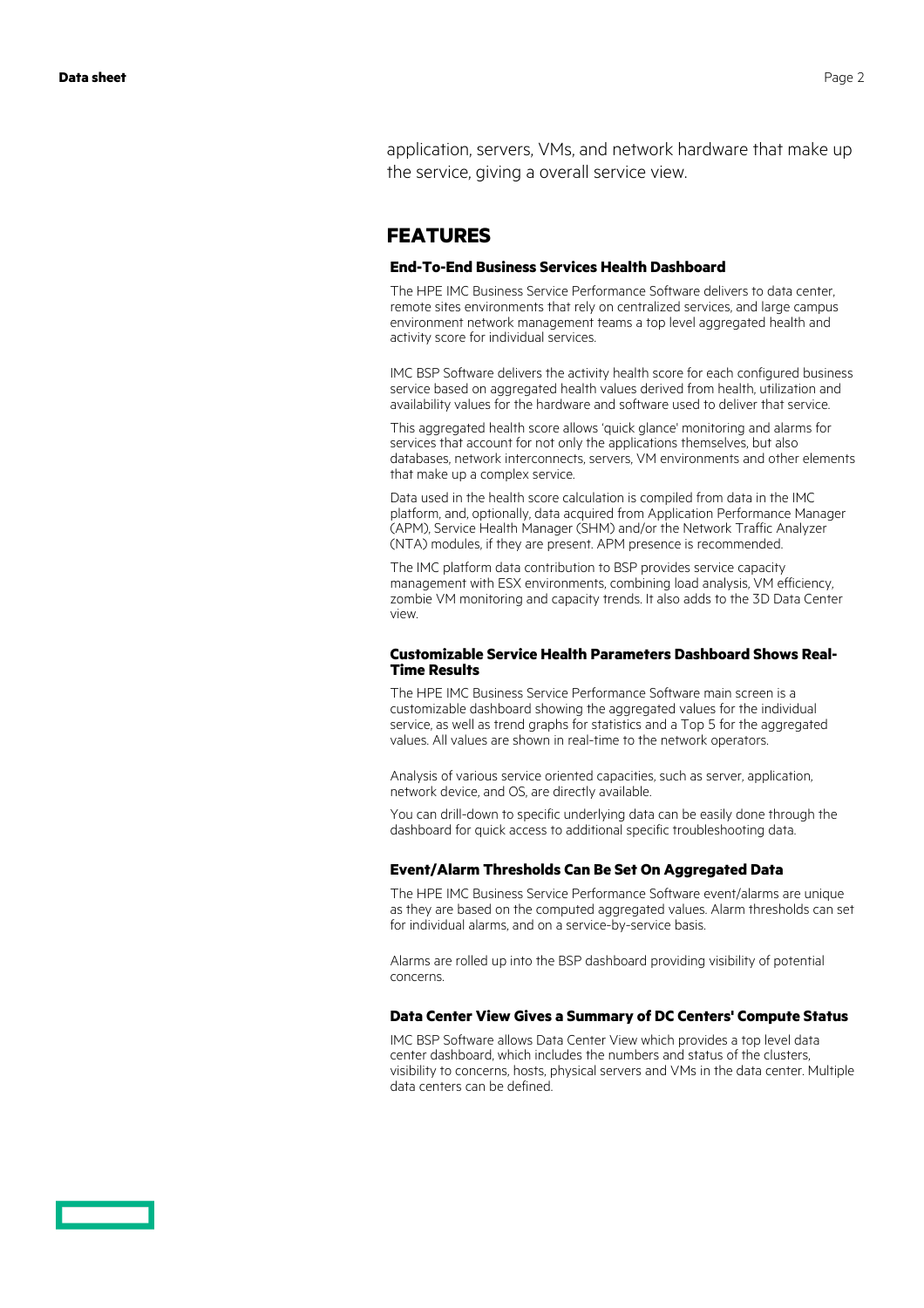Resource levels within each of these compute categories, including memory, CPU usage, and disk usage are shown. It also shows the overall level of compute headroom available at the current time, allowing for compute resource activity trends. Can be used over time for capacity planning.

Administrators can drill down to specific servers, VMs, and more, which provides a specific analysis of the current health and resource environment for that device.

### **Technical specifications HPE IMC Business Service Performance Software**

| <b>Differentiator</b>    | IMC Business Service Performance presents a holistic health score for each service by using data from all<br>the underlying pieces used by that service. Administrators get a more accurate view of the service status<br>which is updated in real time. |
|--------------------------|----------------------------------------------------------------------------------------------------------------------------------------------------------------------------------------------------------------------------------------------------------|
| <b>Platform required</b> | HPE Intelligent Management Center Enterprise Software<br>HPE Intelligent Management Center Standard Software                                                                                                                                             |
| <b>Technical notes</b>   | See the HPE IMC Standard or Enterprise Platform data sheet for the required software environment.                                                                                                                                                        |